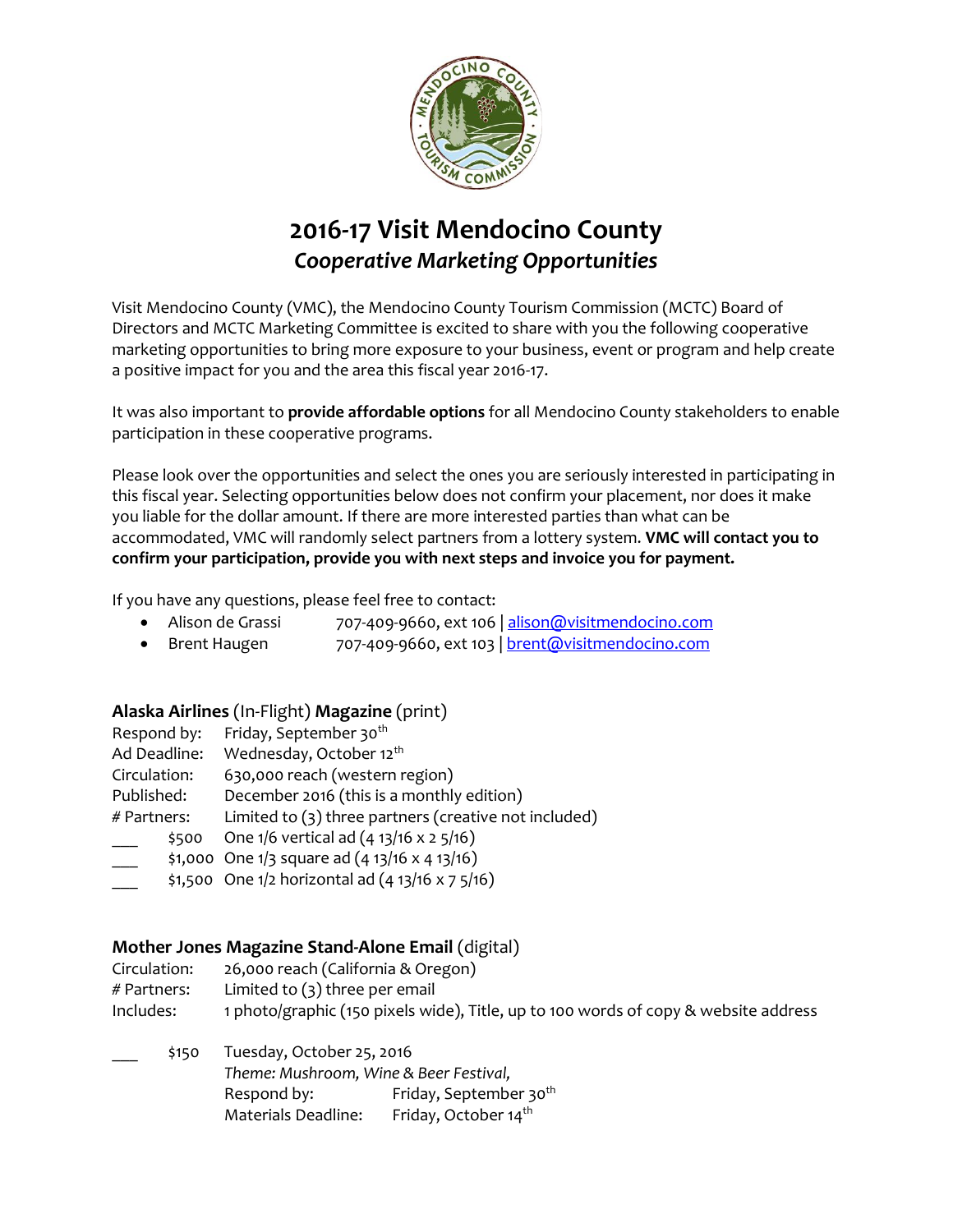

#### *Mother Jones Magazine continued*

| $\sim$ | \$150 | Tuesday, January 10, 2017<br>Theme: Crab, Wine & Beer Festival, New Year, New Beginning |                                                                        |
|--------|-------|-----------------------------------------------------------------------------------------|------------------------------------------------------------------------|
|        |       | Respond by:<br>Materials Deadline:                                                      | Friday, December 16 <sup>th</sup><br>Friday, December 30 <sup>th</sup> |

- \_\_\_ \$150 Tuesday, February 7, 2017 *Theme: Fall in Love with Mendocino County* Respond by: Friday, January 13<sup>th</sup> Materials Deadline: Friday, January 27<sup>th</sup>
- \_\_\_ \$150 Tuesday, March 14, 2017 *Theme: Mendocino County Spring Break, Party for the Planet* Respond by: Friday, February 17<sup>th</sup> Materials Deadline: Friday, March  $3^{\text{rd}}$

### **Today's Bride Magazine** (print)

|              | Respond by: Friday, October $7^{th}$                                      |
|--------------|---------------------------------------------------------------------------|
| Ad Deadline: | Friday, October 21 <sup>st</sup>                                          |
| Circulation: | 33,000 reach (San Francisco Bay Area)                                     |
| Published:   | January 2017 (annual publication)                                         |
| # Partners:  | Limited to (3) three advertorial partners (editorial assistance included) |
|              |                                                                           |

\_\_\_ \$500 1 high resolution photo & up to 150 words of copy (must be wedding-related to qualify)

#### **Bay Area News Group – Mendocino County Takeover of Eat, Drink Play Section** (print)

*The Mercury News, East Bay Times, Marin Independent Journal, Santa Cruz Sentinel, Vallejo Times Herald and Vacaville Reporter* Respond by: Friday, December 9<sup>th</sup>

- Ad Deadline: Monday, December 19<sup>th</sup>
- Circulation: 423,448 (Bay area)
- Published: January 8, 2017 (Sunday edition)
- # Partners: Limited to 16 Mendocino County lodging partners
- Includes: Logo, up to 50 words of copy of your compelling Crab, Wine & Beer Festival lodging special, phone number & website address
- \_\_\_ \$125 Crab, Wine & Beer Festival (compelling) Lodging Special

*\*Please note: The Bay Area News Group will have print advertising opportunities available in coordination with this cooperative advertising program.*